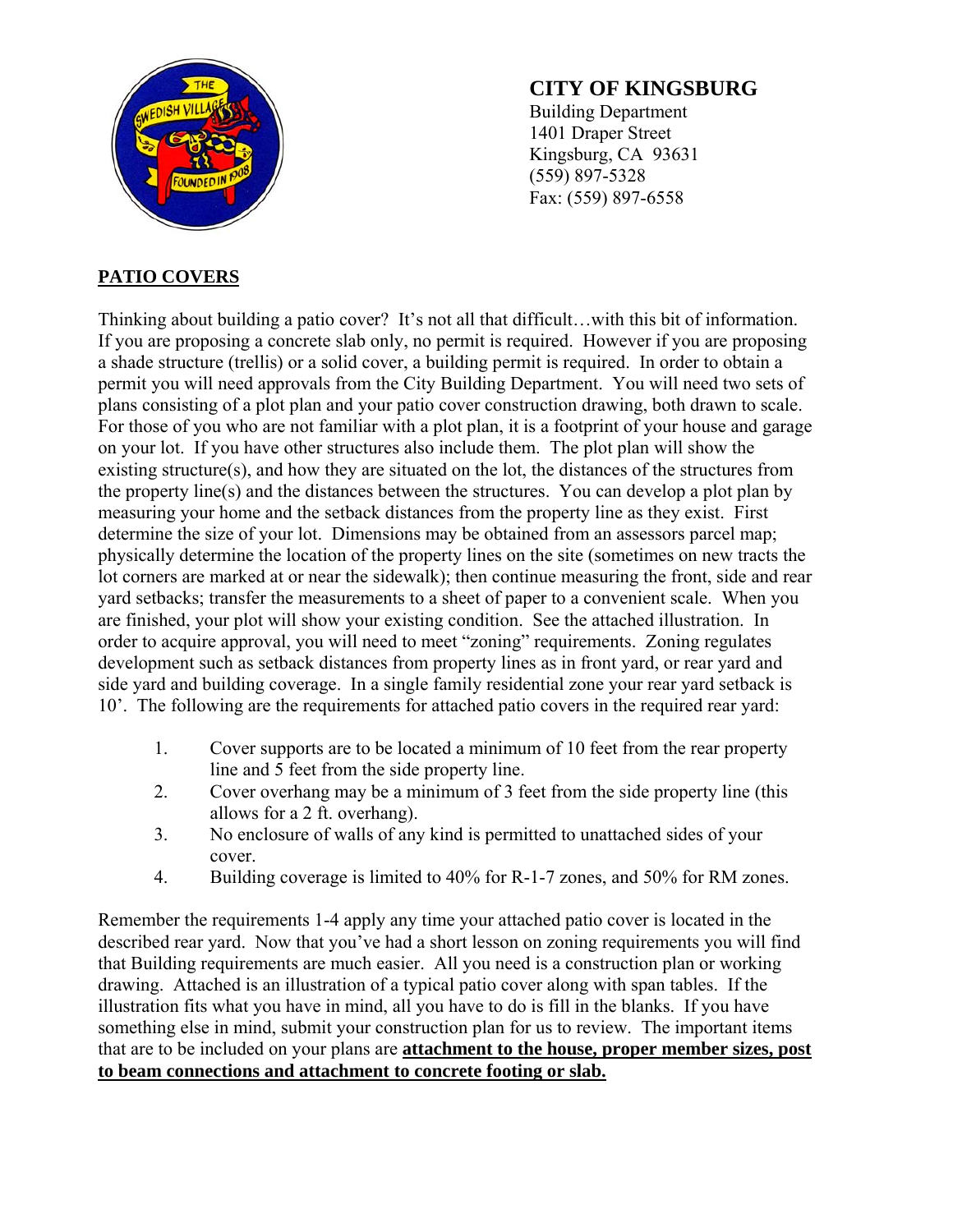## PATIO RAFTER SPANS

#### ALLOWABLE OPEN PATIO RAFTERS SPANS (FEET AND INCHES) 10 PSF LIVE LOAD + 7 PSF DEAD LOAD PLUS WEIGHT OF RAFTERS

|                            |                                              | <b>SPACING</b>                                          |                                |        |                              |
|----------------------------|----------------------------------------------|---------------------------------------------------------|--------------------------------|--------|------------------------------|
| <b>SIZE/GRADE</b>          | $12$ "                                       | $16$ "                                                  | $24$ "                         | $32$ " |                              |
| D.F. No. 2<br>$2 \times 6$ | 14'                                          | 11'5''                                                  | 10'                            | 8'     |                              |
| 2 x 8 D.F. No. 2           | 20'                                          | 17'6''                                                  | 14'                            | 11'    |                              |
| 2 x 10 D.F. No. 2          |                                              | $20^{\circ}$                                            | 18'                            | 15'    |                              |
|                            | $\mathbf{A}$<br><b>RAFTING</b><br>SPAN (FT.) | $\bf{B}$<br><b>MAXIMUM POST</b><br><b>SPACING (FT.)</b> |                                |        | $\mathcal{C}$<br><b>BEAM</b> |
|                            | 8<br>12<br>14<br>16                          | 10'<br>9'6''<br>$8.6$ "<br>8'                           |                                |        | 4 X 6                        |
|                            | 12<br>16<br>20<br>24                         |                                                         | 12'<br>10'<br>9'6''<br>8'      |        | 4 X 8                        |
|                            | 16<br>20<br>24<br>28                         |                                                         | 14'<br>12'6''<br>11'6''<br>10' |        | 4 X 10                       |

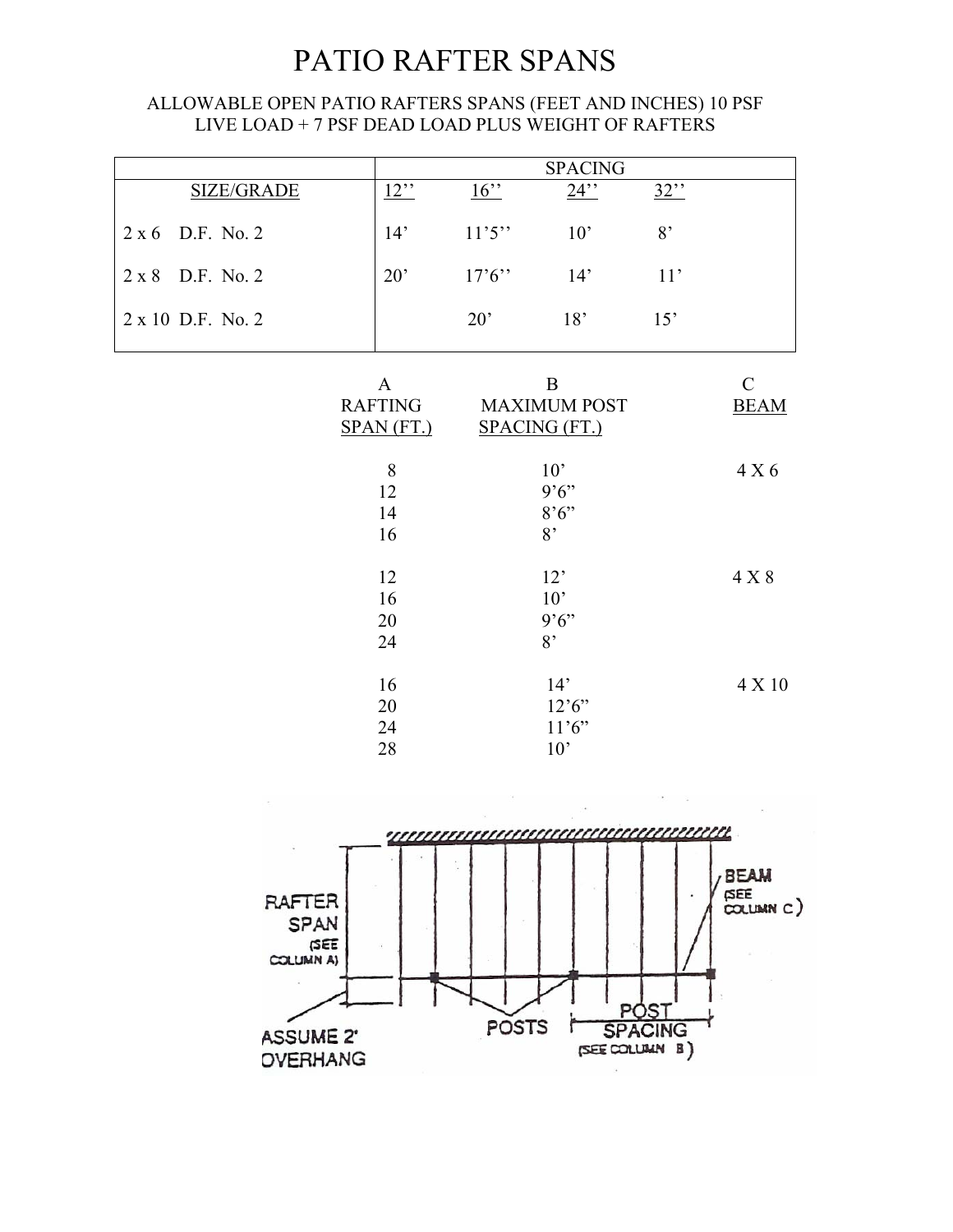